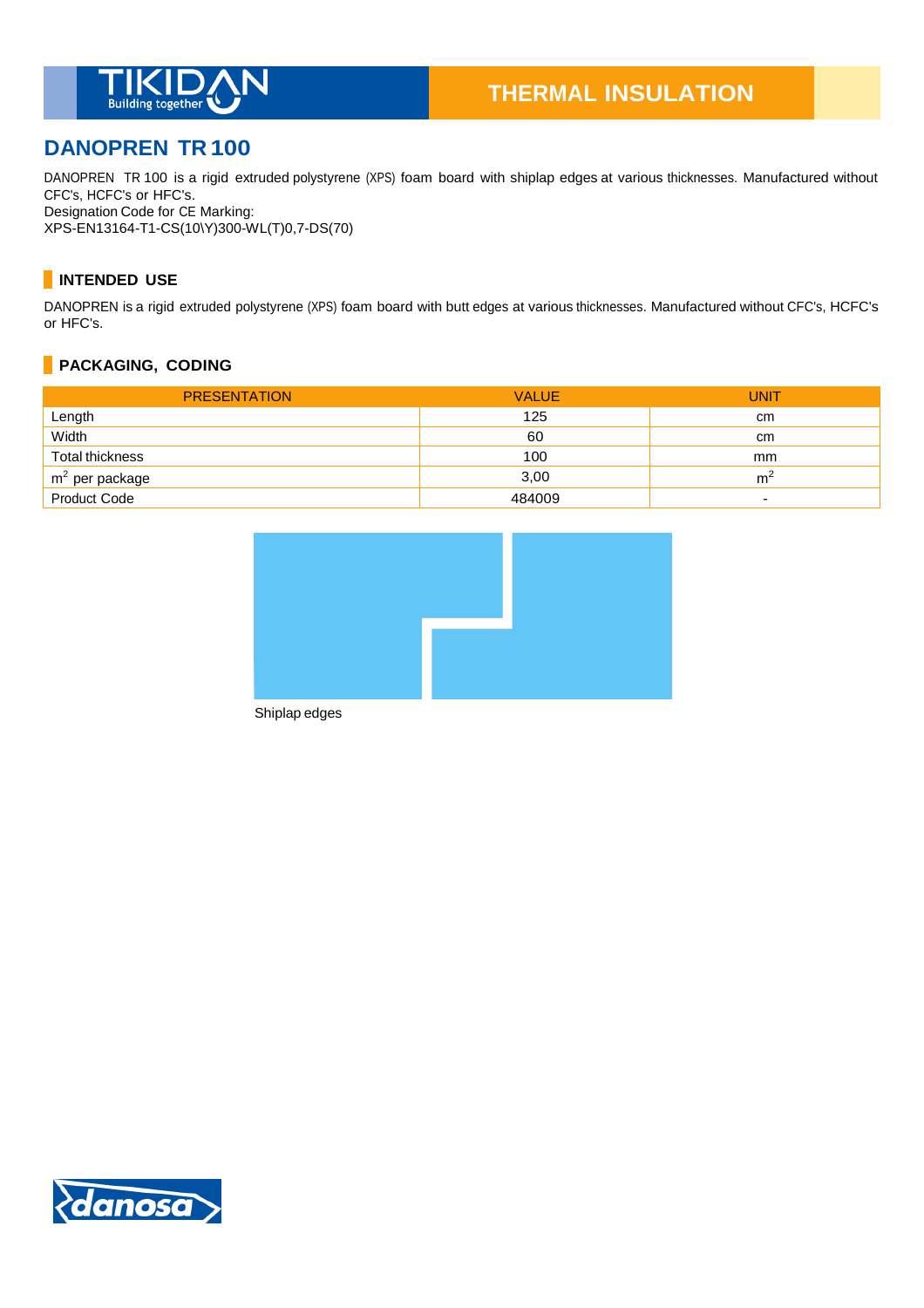

### **TECHNICAL DATA**

| <b>TECHNICAL DATA</b>                                             | <b>VALUE</b> | <b>UNIT</b>       | <b>STANDARD</b> |
|-------------------------------------------------------------------|--------------|-------------------|-----------------|
| <b>Thickness</b>                                                  | 100          | mm                | EN 823          |
| Thickness tolerance                                               | $-2/+3$      | mm                | EN 823          |
| Length                                                            | 125          | cm                | <b>EN 822</b>   |
| Length tolerance                                                  | $-8/ +8$     | mm                | <b>EN 822</b>   |
| Width                                                             | 60           | cm                | <b>EN 822</b>   |
| <b>Width Tolerance</b>                                            | $-8/ +8$     | mm                | <b>EN 822</b>   |
| <b>Flatness</b>                                                   | 6            | mm/m              | <b>EN 825</b>   |
| Squareness                                                        | 5            | mm/m              | <b>EN 824</b>   |
| <b>Thermal Resistance</b>                                         | 2,75         | $m^2$ K/W         | EN 12667        |
| Compression strength <sup>(2)</sup>                               | 300          | kPa               | <b>EN 826</b>   |
| Compressive creep max 2% deflection after 50 years <sup>(3)</sup> | 95           | kPa               | EN 1606         |
| Long-term water absorption by total immersion                     | 0.7          | Vol.%             | EN 12087        |
| Long-term water absorption by diffusion                           | 3            | Vol.%             | EN 12088        |
| Water absorption by freeze-thaw cycling                           | 1            | Vol.%             | EN 12091        |
| Water vapour diffusion resistance factor $( )^{(4)}$              | 80           | $\blacksquare$    | EN 12086        |
| <b>Dimensional Stability</b>                                      | 5            | %                 | EN 1604         |
| Reaction to fire                                                  | E            | Euroclase         | EN 13501-01     |
| Coefficient of linear thermal expansion                           | 0,07         | mm/m·K            |                 |
| Working temperature range (Celsius degrees)                       | $-50/ + 75$  | $^{\circ}C$       |                 |
| Specific heat                                                     | 1.450        | J/kg·K            |                 |
| Nominal density                                                   | 32           | kg/m <sup>3</sup> | EN 1602         |
| Capillarity                                                       | Null         | $\overline{a}$    |                 |
| Edge treatment                                                    | Shiplap      | $\blacksquare$    | ۰               |
| Surface                                                           | Skinned      |                   |                 |

(2) Short-term (instant) test method; value reached at yield point or 10% deformation, whatever it comes first.

(3) Creep: long-term deformation under constant loading

(4) For skinned products it depends on thickness: the higher the thickness, the lesser the m-value

#### **TECHNICAL SPECIFICATION DESCRIPTION**

m<sup>2</sup> of conventional warm roof or inverted roof thermal insulation, by means of DANOPREN TR extruded polystyrene (XPS) rigid foam boards of \_\_mm thickness, with a declared thermal conductivity  $_D =$  \_\_W/m·K; declared thermal resistance  $R_D =$  \_\_m<sup>2</sup>·K/W; Euroclass E fire reaction classification, according to EN 13501-1 and designation code XPS-EN13164-T1-CS (10\Y) 300-WL (T) 0,7-DS (70), according to EN 13164 harmonized technical specifications.

m<sup>2</sup> of residential or commercial floor thermal insulation, by means of DANOPREN TR extruded polystyrene (XPS) rigid foam boards of mm thickness, with a declared thermal conductivity  $_D =$  W/m·K; declared thermal resistance RD =  $\text{m}^2$ ·K/W; Euroclass E fire reaction classification, according to EN 13501-1 and designation code XPS-EN13164-T1-CS (10\Y) 300-WL (T) 0,7-DS (70), according to EN 13164 harmonized technical specifications.

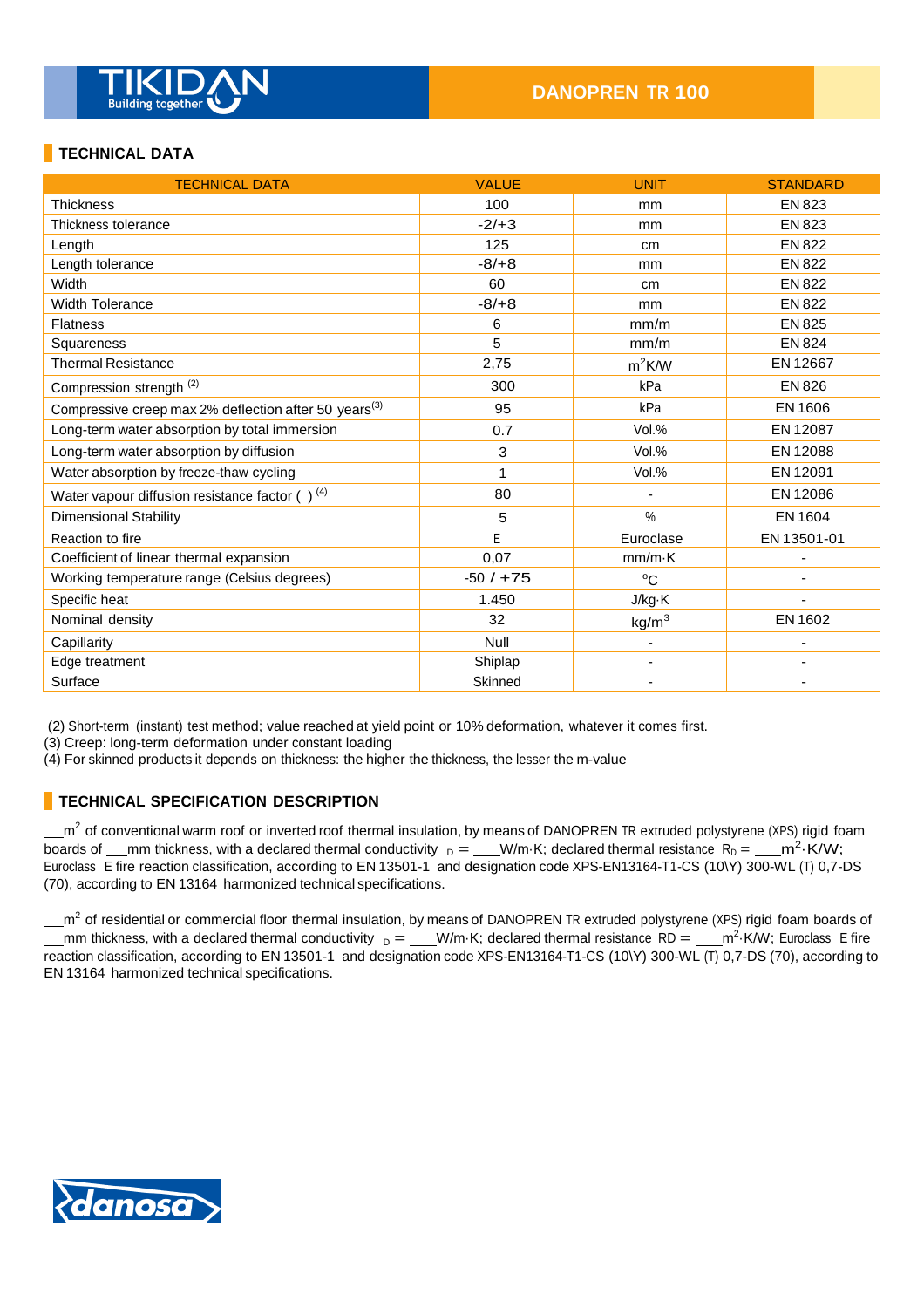

### **STANDARDS & CERTIFICATION**

Main regulatory/standardization references

- EPBD Recast 2010/31/EU. Energy Performance of Buildings

- UK: Building Regulations 2010 (SI 2010/2214) amended in 2012 and 2013. Approved Documents (2013) - L1A, L1B, L2A, L2B. Standard Assessment Procedure - SAP 2012

- Construction Products Regulation (UE) 305/2011 laying down the harmonised conditions for the marketing of construction products.

- EN 13164. Thermal insulation products for buildings – Factory made extruded polystyrene foam (XPS) products – Specification

#### CE marking

Conformity according to EN 13164 for all DANOSA factory made XPS products in Europe.

Voluntary quality mark certificate.

French ACERMI Certificate granted to DANOPREN TR, in compliance with EN 13164 and own ACERMI rules. Spanish AENOR Certificate granted to DANOPREN TR, in compliance with EN 13164.

Quality management

Registered Firm in compliance with EN ISO 9001, granted by BUREAU VERITAS to DANOSA XPS manufacturing site at Tudela (Navarra-Spain)

Registered Firm in compliance with EN ISO 9001, granted by BUREAU VERITAS to DANOSA XPS manufacturing site at Leiria (Portugal) .

#### **ADVANTAGES AND BENEFITS**

- Easy and safe handling of the DANOPREN TR XPS boards: they are light, do not irritate the skin, do not give off dust, maintain their physical integrity. Consequence: easier storage and installation job on-site.

- Negligible long-term water absorption. Two consequences: 1. Storage and installation job can be done even under adverse weather conditions; 2. Thermal performance is not degradated by long-term water absorption.

- Long-term high compressive and mechanical strength. Two consequences: 1. The XPS boards are robust enough to withstand rough handling during transport and installation without losing their physical integrity or their performance as thermal insulation; 2. Where placed under permanent load, the thickness and, therefore, the Thermal Resistance (obviously proportional to the thickness), will be maintained at long-term.

- Thanks to its water absorption and mechanical resistance, the DANOPREN TR XPS boards, properly installed, show a durability equal to the service life of the building in which they are incorporated. Three consequences: 1. Continuous energy saving; 2. Equivalent continuous reduction of CO2 emissions, and 3. Maintenance costs (repair, replacement) null.

- Besides, due to these water absorption and mechanical long-term resistances, the DANOPREN TR XPS boards can be installed on the waterproofing membrane, protecting it from mechanical damage and thermal shock, as per the well-known "inverted roof" concept. - Eventually, and depending on the installation system, it may be feasible to re-use the DANOPREN TR XPS boards. As a consequence,

a maximum level of environmental sustainability can be obtained, closing the product life-cycle by opening a new life-cycle within the concept "from cradle to cradle".

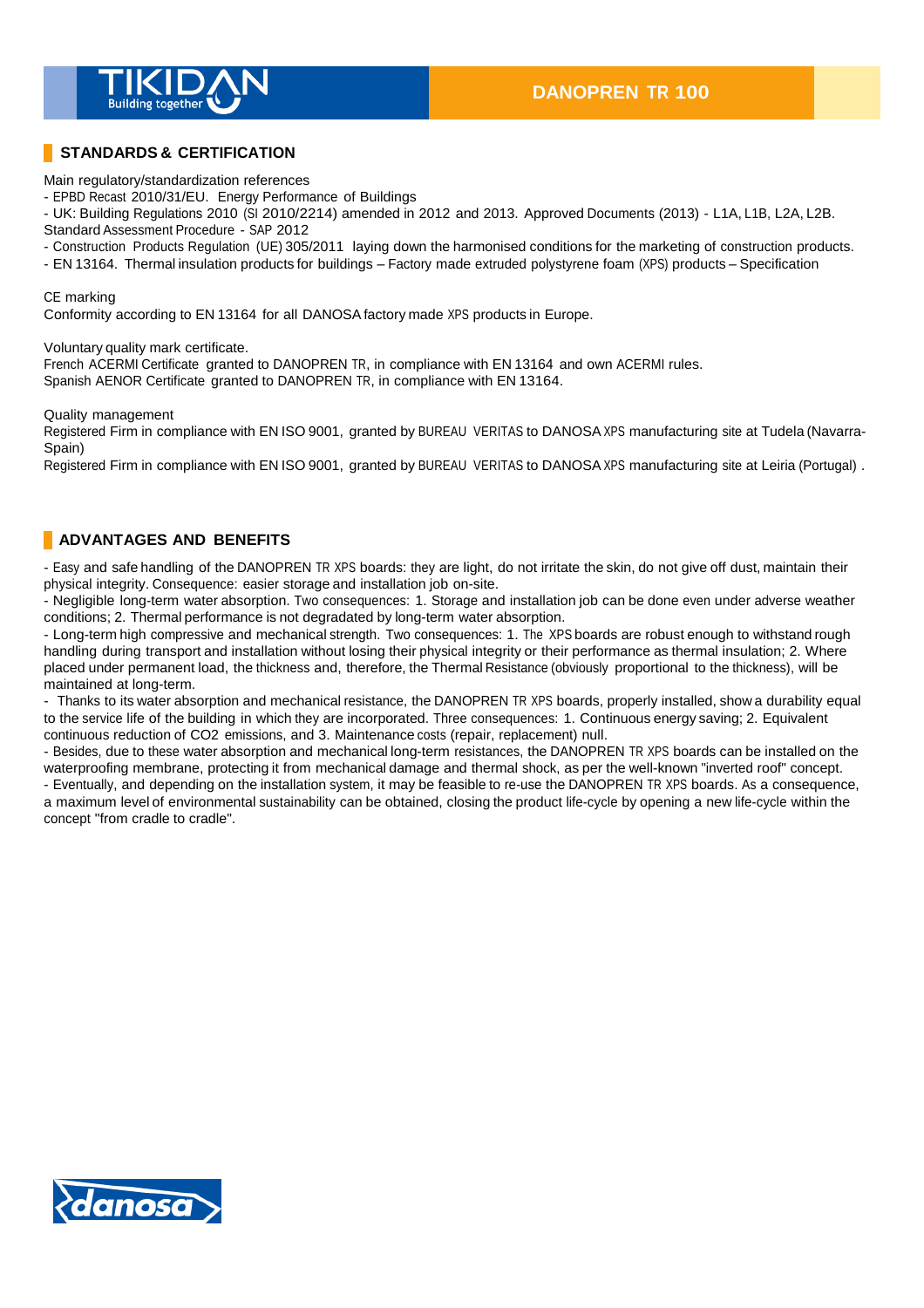

## **INSTALLATION**

INVERTED ROOF

- The roof structure load-bearing capacity will be checked.

- Before installing DANOPREN TR XPS boards it is recommended to run a leakage test.

- DANOPREN TR XPS boards are part of a waterproofing system, therefore the systems and indications reflected in the Danosa solutions technical manual, product/systems specifications and other technical documentation should be taken into account.

- A suitable separation layer (for instance a fabric like DANOFELT PY 150) shall be installed between the DANOPREN TR XPS boards and the waterproofing membrane, especially in case where it might arise any chemical incompatibility, such as in the case of PVC membranes (in this case, a fabric like DANOFELT PY 300).

- DANOPREN TR XPS boards shall be installed loose-laid. Otherwise, a justification why not must be provided.

- DANOPREN TR XPS boards shall be installed with staggered joints between successive rows.- DANOPREN TR XPS boards shall be installed with all their joints tight.- When close to every detailing, the DANOPREN TR XPS boards will form the joint with at least a 5 mm tolerance.

- A suitable separation layer (for instance a fabric like DANOFELT PY 200) shall be installed between the DANOPREN TR XPS boards and the ballast (gravel or paving).- A suitable ballast in conditions, weight and distribution will be immediately installed, in order to avoid possible wind uplift. For a non-accessible roof, gravel ballast (rounded low fines of nominal size 16 mm to 32 mm) should be washed and laid to a minimum thickness of 50 mm

- It shall be avoided any ballast that may form a tight vapor diffusion layer on top of the DANOPREN TR XPS boards.

- When close to every detailing, the DANOPREN TR XPS boards will form the joint with at least a 5 mm tolerance.

#### RESIDENTIAL AND COMMERCIAL FLOORS

- The structural deck must show proper leveling and flatness (checked with a 2 m rule level). Otherwise it may be necessary to form a sand layer for proper leveling. This sand layer may also allow for horizontal pipes installation. If the structural deck shows proper leveling, the sand layer may go above the insulation boards. In this case it can incorporate a heating floor system. - DANOPREN TR XPS boards must be installed loose-laid, with tight and staggered joints between successive rows.

- In the case of slab insulation, DANOPREN TR boards may be placed directly onto the ground, once the soil is properly compacted. Then

the boards can be placed, as indicated in the previous bullets. If a plastic film is installed as a watertight barrier, it is recommended to place it above the DANOPREN TR boards, i.e., by their "warm" side.

- A screed of at least 40 mm thickness will be installed, as a bed layer for the pavement, above the DANOPREN TR boards. For light or adhered flooring finishings, a minimum 30 mm screed is recommended, reinforced at least with a 220  $g/m^2$  mesh.

- In the case of heating floor systems, the DANOPREN TR boards must be placed below the heating system. Thus the "heat theft" between homes with heated flooring systems is avoided. The floor heating will form joints -for example, with DANOPREN CH shavings- in all junctions with walls and partitions.

#### **INDICATIONS AND IMPORTANT RECOMMENDATIONS**

- Check that the product has arrived on-site within the original packaging, properly labeled and in perfect condition.

- Check the presence of CE marking and DoP (Declaration of Performance).
- Check, if specified in the project, the presence of a voluntary quality mark.
- Check that the thermal insulation is the one specified in the project.

- Check that the project technical specifications are followed, particularly in terms of dimensions, thickness, declared thermal conductivity, declared thermal resistance, water vapour diffusion resistance factor and fire reaction.

- Check that the installation follows what specified in the project, particularly the order of layers in the roof and the correct position of the thermal insulation layer with respect to the rest.

- Check the continuity of the thermal insulation layer, avoiding the presence of thermal bridges, particularly where close to every detailing. Examples: windows lintels, jambs and sills; perforations; roof parapets; floors; pillars.